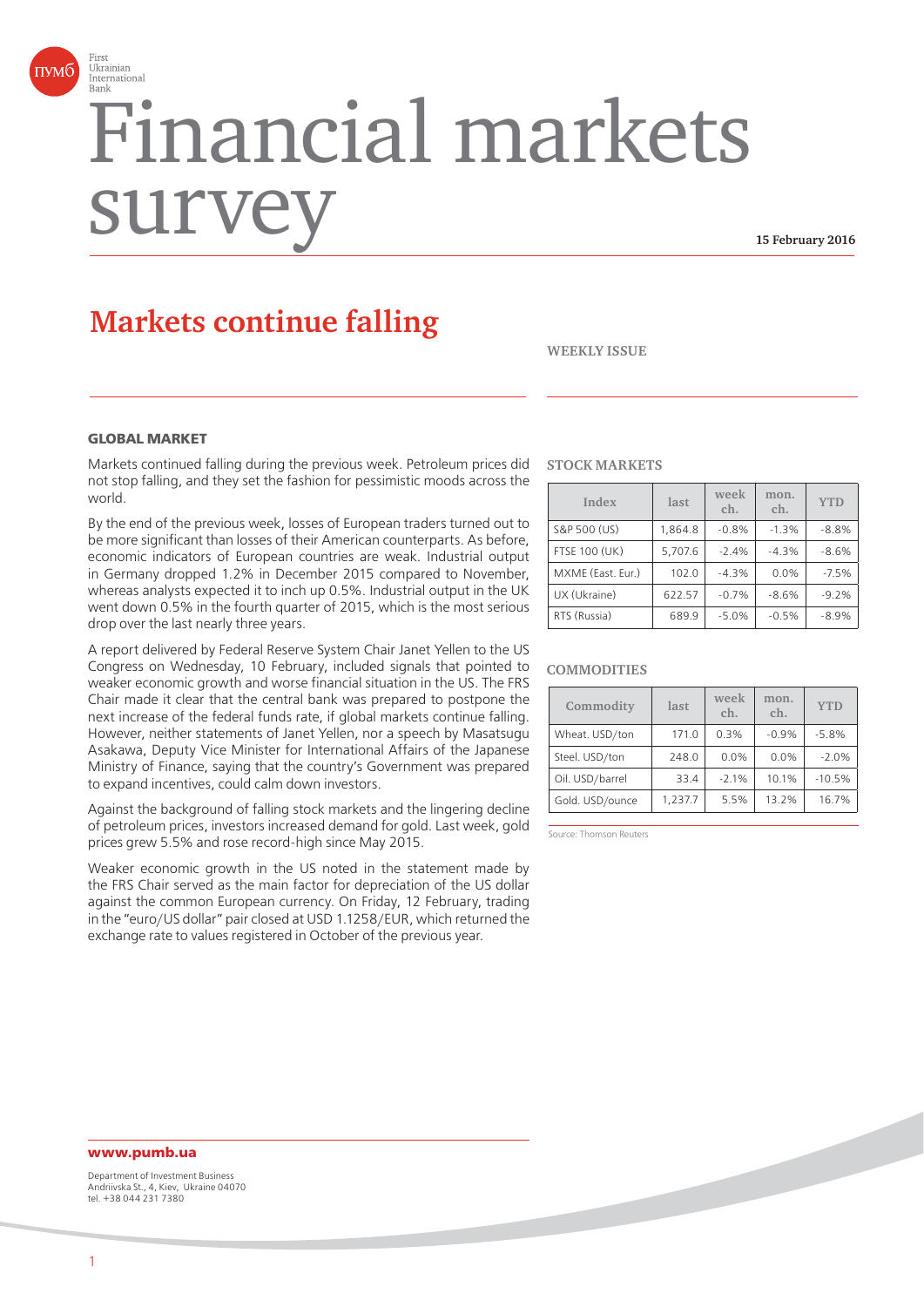

#### **Inflation**

According to information of the State Statistics Service, consumer prices went up 0.9% in January 2016 compared to the previous month. In annual terms, consumer inflation slowed down to 40.3%.

The main factor behind inflation was prices for food products growing 2.2% over the previous month. Prices for food products grew mainly as a result of a seasonally shrinking supply. Prices grew the most for fruits (9.6%) and vegetables (9.1%). At the same time, the country registered that prices for clothes and footwear shrank 4.4%.

In January 2016, producer prices went down 1.1%. In annual terms, producer prices slowed down to 21.2%. Prices in mining industry dropped 3.7% because of lower prices in the production of crude oil and gas and the extraction of metallic ores. Prices in deliveries of electricity, gas and vapor went down 3.4% in connection with lower electricity rates.

#### **BOND MARKET**

Last week, the Ministry of Finance of Ukraine managed to raise UAH 556.7 million to the State Budget of Ukraine by way of placing internal government bonds. The weighted average interest rate for bonds maturing in eighteen months did not change and totaled 19.50% per annum.

Market participants were interested in purchasing internal government bonds with a longer maturity period. The Ministry of Finance managed to raise UAH 463.7 million by way of placing internal government bonds denominated in hryvnia and maturing in three years, while the weighted average earning rate reached 19.95%.

During the current week, the Ministry of Finance plans to hold a tender on 16 February. Market participants will be offered five types of bonds denominated in hryvnia with a maturing period from three to eighteen months.

## **NBU OPERATIONS**

During the previous week, the NBU allocated an overnight loan to one bank on a daily basis to support liquidity. The total amount of loans allocated over the previous week reached UAH 865 million.

In the course of the previous week, the National Bank of Ukraine managed to raise UAH 69.8 billion against UAH 89.3 billion raised a week earlier by way of placing certificates of deposit. At that, the NBU placed overnight certificates of deposit for the total of UAH 44.6 billion over the abovementioned period. It was expected that the sum raised would be lower than a week before, since the NBU cancelled the issuance of deposit certificates maturing in three months starting from 5 February.

During the previous week, the weighted average rate for the longest-term deposit certificates (maturing in 30 days) inched down and landed at 20.40% per annum against 20.68% per annum a week earlier.

The overall level of the banking system liquidity went down by the end of the previous week. An increase in the balance on correspondent accounts, which was registered at the end of the previous week, did not manage to compensate the drop in the volume of deposit certificates in circulation.

**CONSUMER PRICE INDEX (month-on-month of the previous year)**





#### **THE RESULTS OF PLACING INTERNAL GOVERNMENT BONDS**

| Date<br>of<br>place-<br>ment | Type<br>of internal<br>govern-<br>ment<br>bonds | Weig-<br>hted<br>average<br>rate | Submit./<br>satisfied<br>bids | Funds<br>raised,<br><b>UAH</b><br>millio<br>ns |
|------------------------------|-------------------------------------------------|----------------------------------|-------------------------------|------------------------------------------------|
| 09 Feb                       | 535 days                                        | 19.50%                           | 2/2                           | 93.0                                           |
| 10 Feb                       | 1,077 days                                      | 19.95%                           | 6/5                           | 463.7                                          |

Source: the Ministry of Finance of Ukraine

#### **BANKING SYSTEM LIQUIDITY**



**15 February 2016**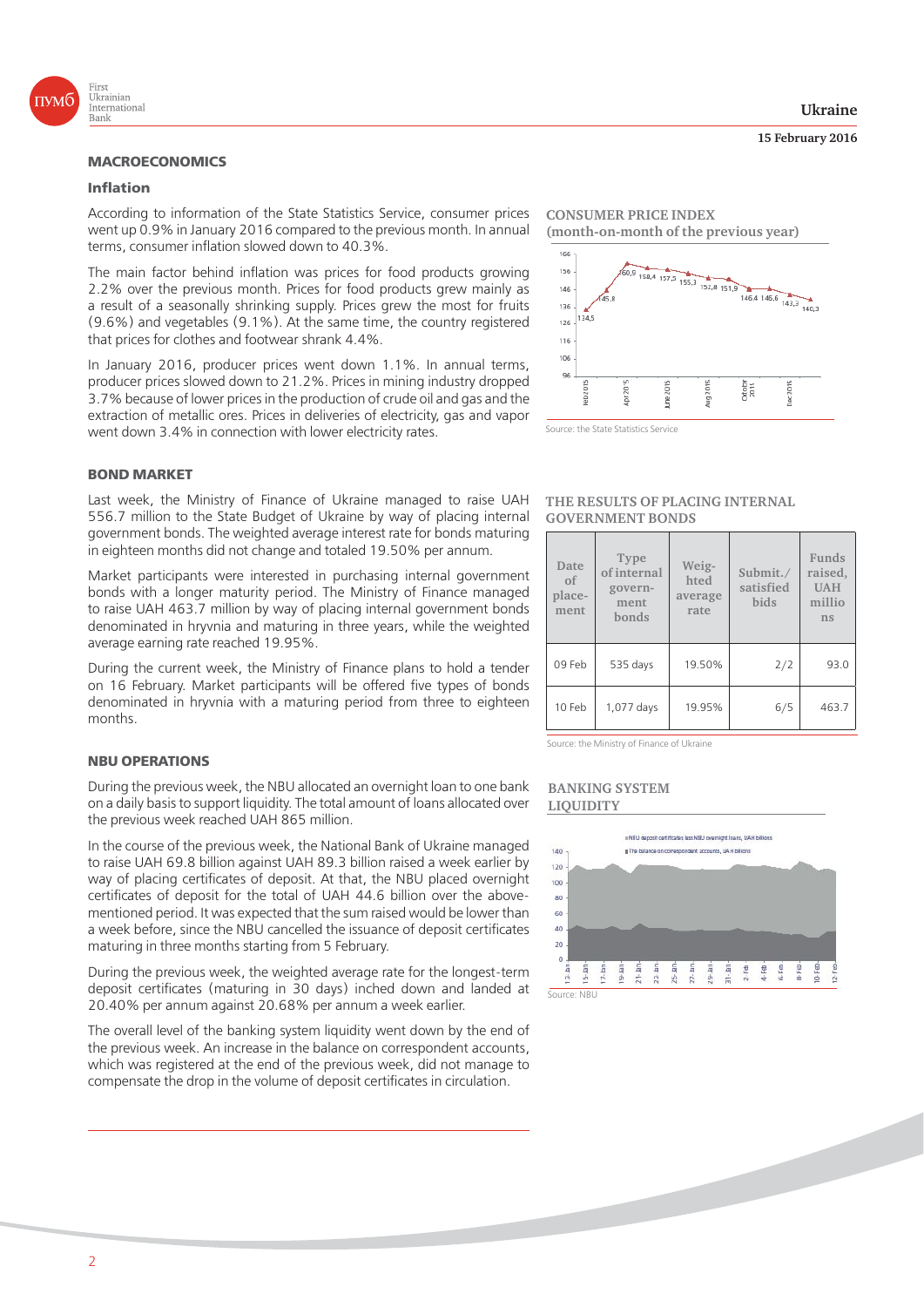

#### **STOCK MARKET**

Last week, the Ukrainian stock market continued falling. Over the previous week, the Ukrainian Exchange (UX) Index lost 0.7% and closed at 622.57 points on Friday, 12 February.

The negative external background and the aggravating political crisis in Ukraine, which threatens with delays of the IMF financial support for an indefinite period of time, are the main factors behind the downward trend on the Ukrainian stock market.

#### **FOREIGN EXCHANGE MARKET**

During the previous week, the Ukrainian national currency continued depreciating. By the end of the previous week, the exchange rate went up above UAH 26/USD on the interbank foreign exchange market. Last week, trading on the interbank foreign exchange market ranged within the following limits: UAH 25.75-26.00/USD on Monday, 8 February, UAH 25.85-26.05/USD on Tuesday, 9 February, UAH 25.90-26.00/USD on Wednesday, 10 February, UAH 26.00-26.15/USD on Thursday, 11 February, UAH 26.10-26.50/USD on Friday, 12 February. The maximum foreign exchange sales volumes were registered on Tuesday, 9 February: above USD 0.275 billion (all currencies), including sales of the American currency alone for the total of more than USD 0.180 billion.

Last week, the overall foreign exchange sales volumes on the interbank foreign exchange market totaled USD 1.2 billion, which repeated the result registered a week earlier. On 10 and 12 February, the National Bank held tenders to sell foreign exchange. The overall foreign exchange sales volumes by NBU totaled USD 29.7 billion. The weighted average exchange rate reached UAH 25.92/USD on 10 February and UAH 26.15/USD on 12 February.

#### **INTERBANK LENDING MARKET**

Last week, the cost of resources on the interbank lending market did not change seriously and remained high. Rates for overnight loans stood at 18.5-19.5% per annum. The cost of weekly resources was 19.0-20.5% per annum, while monthly resources cost 20.0-22.0% per annum.

During the previous week, average indicators of the balance on correspondent accounts went down. However, by the end of each day, the balance on correspondent accounts did not drop below UAH 30 billion. As of Friday morning, 12 February, the balance on correspondent accounts totaled UAH 38.5 billion.

**Ukraine**

#### **15 February 2016**



Source: Thomson Reuters





Source: NBU, kurs.com.ua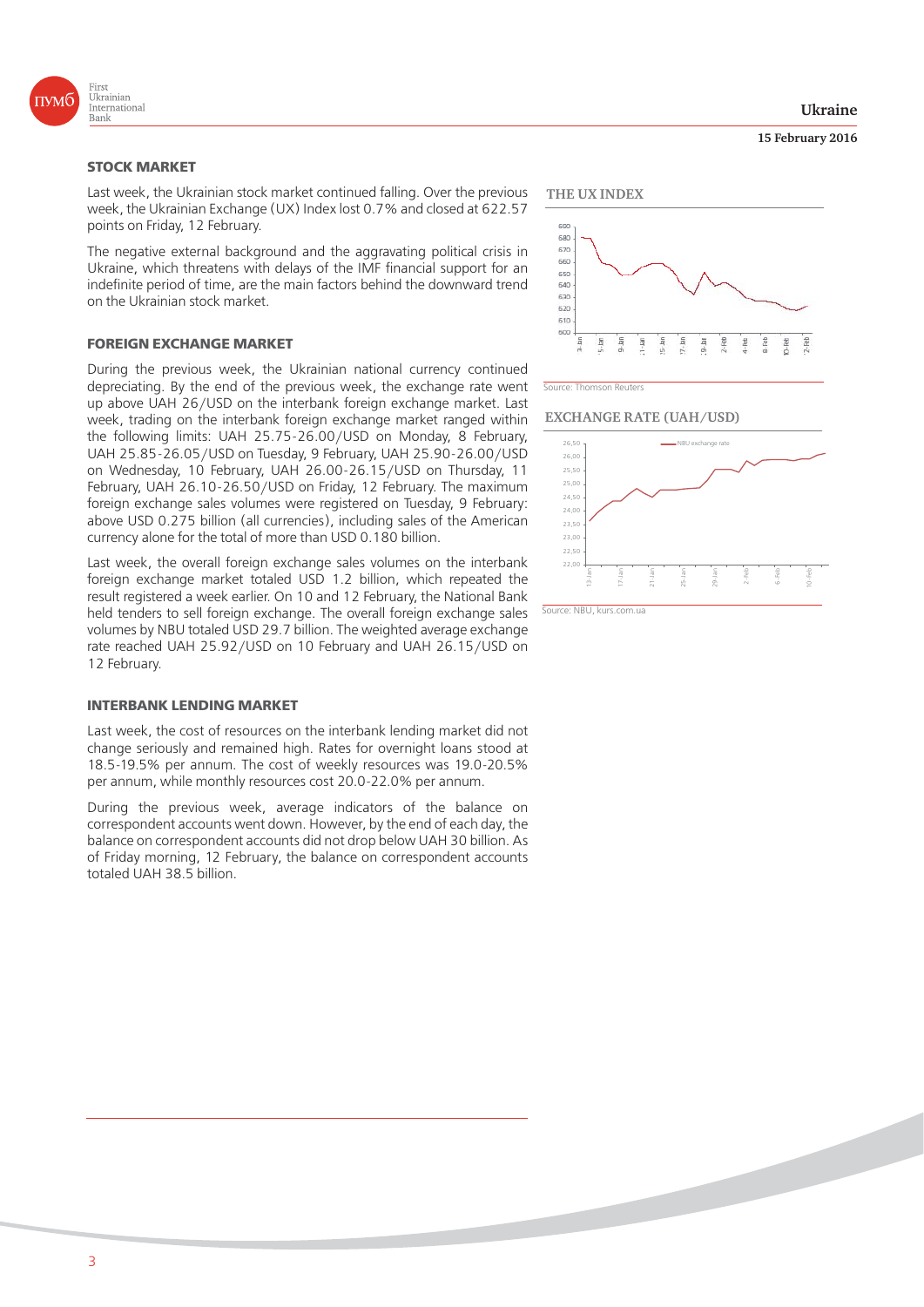

#### **Ukraine**

# **15 February 2016**

# **UKRAINE'S MACROECONOMIC INDICATORS**

| Indicator                                                               | 2014    | 2015                         | 2016                      |
|-------------------------------------------------------------------------|---------|------------------------------|---------------------------|
| GDP, %                                                                  | $-6.8$  | $-7.2$<br>(3rd quarter)      |                           |
| Industrial output, %                                                    | $-10.1$ | $-13.4$                      |                           |
| Consumer price growth,<br>% year-on-year                                | 24.9    | 43.3<br>(December)           | 40.3<br>(January)         |
| Producer price growth, %<br>year-on-year                                | 31.8    | 25.4<br>(December)           | 21.2<br>(January)         |
| Balance of trade, USD<br>billions                                       | $-4.6$  | $-1.4$<br>(January-November) |                           |
| Official exchange rate,<br>annual average, UAH/<br><b>USD</b>           | 11.89   |                              |                           |
| Weighted average interbank<br>exchange rate, annual average,<br>UAH/USD | 11.89   | 21.85<br>(January-December)  | 25.56<br>(end of January) |
| Weighted average interbank<br>exchange rate, by year end,<br>UAH/USD    | 15.77   | 24.00<br>(end of December    | 24.26<br>(January)        |
| Banking system assets, % of gr<br>owth                                  | 3.0     | $-3.2$<br>(January-November) |                           |

Source: the State Statistics Service, NBU